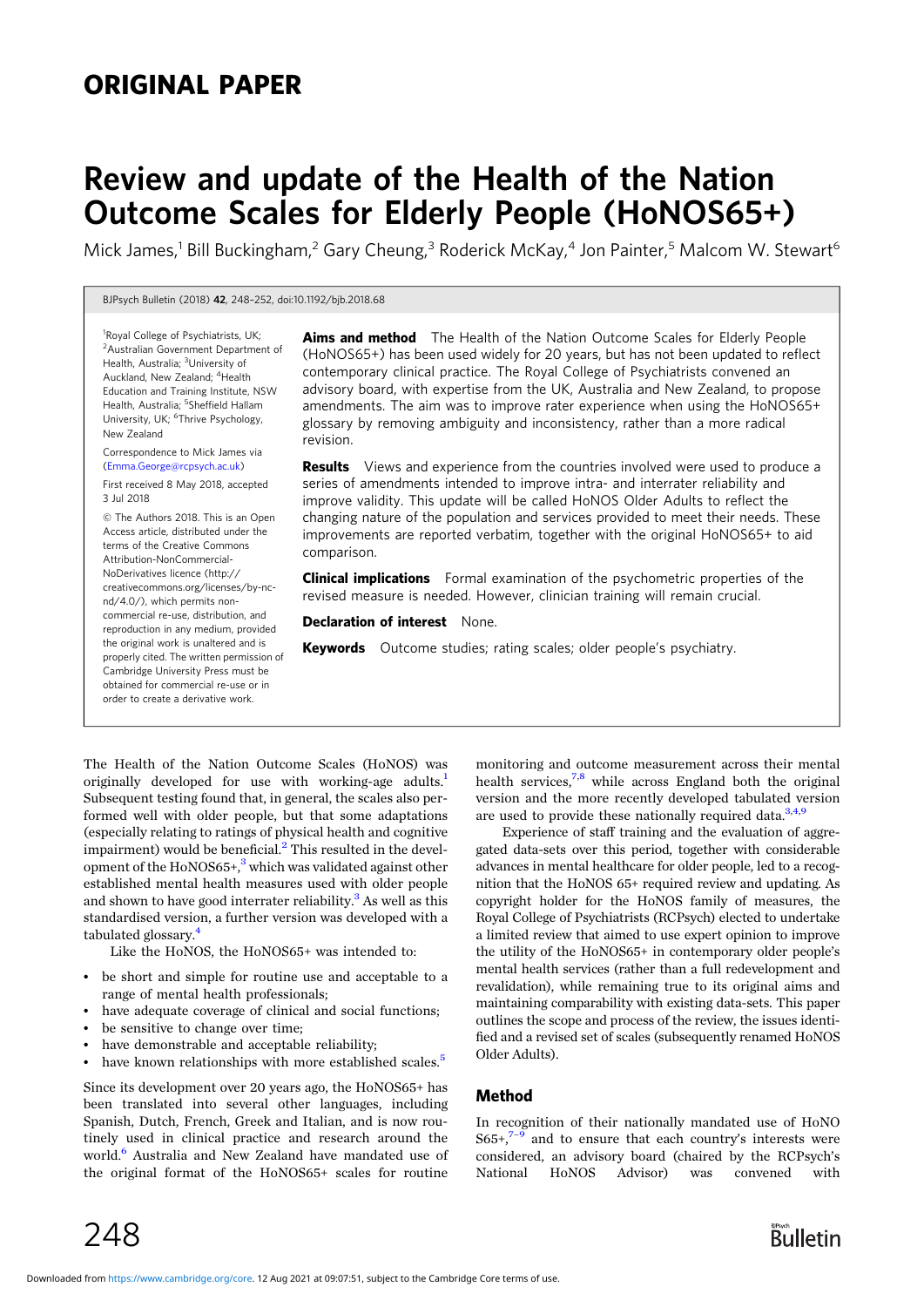representatives from England, Australia and New Zealand. Each government nominated individuals with extensive experience in any of the following: HoNOS65+ staff training; using HoNOS65+ in practice; using aggregated HoNOS65+ data; or service-, professional- or governmental-level oversight. In addition to their own views, board members canvased widely for clinicians' opinions regarding which aspects of the HoNOS65+ required refinement.

To ensure consistency with the concurrent HoNOS review, the same criteria were used to judge suggestions[.10](#page-4-0) These criteria were that for a change to be supported, it needed to result in a tangible improvement (e.g. simplification/clarification/removal of anachronisms) and:

- maintain the original instrument's integrity as far as possible;
- maximise comparability with existing individual and aggregated data;
- support the use of HoNOS Older Adults as a summary of clinical assessment(s);
- adhere to the HoNOS65+ 'core rules' i.e.
	- each item is a behaviourally anchored five-point scale<br>◦ items are sequentially rated  $(1-12)$
	- items are sequentially rated  $(1-12)$ <br>◦ all available information is used to
	- all available information is used to make a rating<br>◦ information already rated in an earlier item
	- information already rated in an earlier item is disregarded
	- the most severe problem/worst manifestation from the preceding 2 weeks is rated
	- problems are rated according to the degree of distress caused and/or its effects on behaviour
	- problems are rated by a mental health professional trained in clinical assessment
	- problems are rated regardless of cause.

In addition to these original HoNOS terms of reference, the board was keen to take this opportunity to consider whether there were opportunities to optimise alignment between the newly updated adult and older people's versions. The rationale for this was threefold. First, some of the HoNOS updates had come from the original HoNOS65+.<sup>10</sup> Second, anecdotal reports suggested that some electronic patient record systems were unable to differentiate between the two versions and/or make both glossaries available to clinicians. Third, since the development of the HoNOS65+, the somewhat arbitrary age cut-off of 65 has become less justified given the increasing variation in functional impairment with age across different populations. $<sup>1</sup>$ </sup>

Using the collated feedback and the ensuing board discussions, a summary paper was produced by a board member with extensive experience in old age psychiatry. This highlighted some scales where alignment might be considered a viable option and those where alignment was unlikely owing to the nature of presenting needs in this population. This dictated the sequence of the board's teleconferences and its approach to each scale.

For the scales where alignment was considered to be potentially feasible and likely to improve utility, two questions were asked: first, does it resolve the concerns or problems with the scale reported by old age clinicians in the field; and, second, is the new HoNOS (2018) wording appropriate for older people's mental healthcare? Two positive responses resulted in the revised HoNOS scale being adopted for older people. A negative response led to an iterative process to produce a revised wording that was appropriate for the older people's version of the tool. During this process, consideration was given to whether these proposed changes could also be applied to the draft HoNOS (2018). Where appropriate, to improve both, the draft HoNOS (2018) was aligned with the HoNOS older adult. Where this was not possible, the scale was grouped with items where full alignment had been deemed unfeasible.

For this second group of scales, the board considered both the new HoNOS and the original HoNOS65+ wording in the context of the collated feedback in order to produce a revised HoNOS65+ scale glossary.

### Results

Upon completion of their discussions, the board was able to fully align seven of the 12 scales, with the remaining five having a high degree of similarity but also retaining some key differences. The revised tool (ultimately renamed HoNOS Older Adults) can be seen in Supplementary Table 1, available at [https://doi.org/10.1192/bjb.2018.68.](https://doi.org/10.1192/bjb.2018.68) Each item's original wording is also included (in greyed-out boxes) to aid comparison.

## **Discussion**

This publication follows the review of the original (working age)  $HoNOS<sup>10</sup>$  $HoNOS<sup>10</sup>$  $HoNOS<sup>10</sup>$  However, in reality, each review was informed by the other prior to each version of the tool being finalised. As a result, issues specific to older people will be discussed in full below, whereas those common to both tools (and hence previously discussed) will be summarised here purely for completeness. Readers are therefore advised to refer to James et al (2018) to gain an understanding of these common issues.

#### Overarching rating guidelines

After reviewing the HoNOS65+ introductory guidance, the board agreed that the issues were identical to those identified with respect to the HoNOS, i.e. that brevity had been prioritised at the expense of clarity. The board also agreed that the newly amended HoNOS guidance was entirely appropriate given that the two tools were intended to function in the same way. Consequently, the same guidance was used, as it:

- clarified the severity threshold between subclinical (0–1) and clinical (2–4) ratings;
- made an overt statement regarding the need for cultural competence on the part of assessors;
- acknowledged the limitations of continuing to use the term 'patient'.

Scale 1: overactive or agaressive or disruptive or agitated behaviour

There was agreement that the issues with this scale were similar, regardless of age, i.e. that:

• raters should be encouraged to consider all four concepts in the title (rather than just focusing on aggression);

Bulletin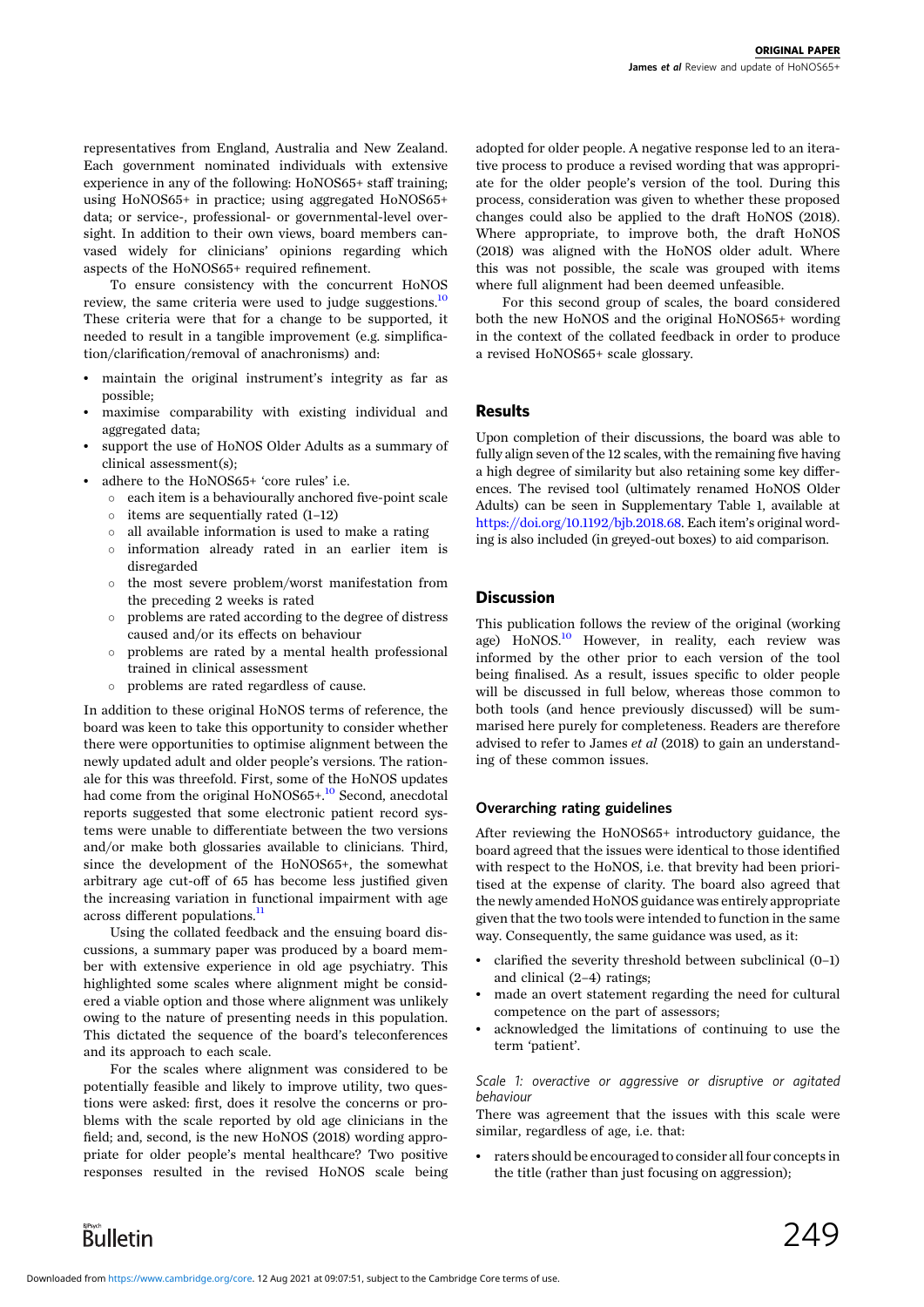• the issue of culturally sanctioned aggression was now satisfactorily addressed in the preceding, over-arching guidance.

However, some of the original HoNOS65+ examples were felt to be of continued value; hence, those pertaining to the following behaviours were retained:

- restlessness/wandering
- uncooperativeness/resistiveness and the need for persuasion
- sexual disinhibition and deliberate incontinence.

There was some discussion about whether to contextualise inappropriate behaviours (i.e. in public v. in private); however, in keeping with the underpinning principles of the scales, it was agreed to simply focus on the behaviour itself. As a result, the two new versions of this scale are broadly similar, but not identical.

#### Scale 2: non-accidental self-injury

There was agreement that the issues with this scale were the same regardless of age, i.e. that the new scale should:

- consider risks, thoughts and behaviours
- rely on the over-arching guidance to ensure culturally competent ratings of some forms of ritualistic self-harm.

As a result, the newly revised HoNOS 2018 version of this scale was adopted without amendment.

#### Scale 3: problem drinking or drug-taking

There was agreement that the issues with this scale were the same regardless of age, i.e. that the new scale should:

- include descriptors of craving, dependency and behaviour that align with contemporary ratings of severity $12$  and which accommodate rating individuals undergoing shortterm, enforced abstinence;
- omit the subjective concept of 'social norms';
- exclude tobacco use unless it has led to problems over and above the detrimental effects traditionally associated with a person's physical health.

As a result, the newly revised HoNOS 2018 version of this scale was adopted without amendment.

#### Scale 4: cognitive problems

After an iterative process of revisions to both the original HoNOS 65+ and the draft HoNOS 2018 versions of this scale, a shared version of the scale was produced. The main issues addressed were therefore:

- the unhelpfully narrow focus on dementia
- the large step between the original ratings of 2 and 3.

A final review, however, identified the need to retain one example from a rating of 4 on the original HoNOS 65+, i.e. 'consistently unable to recognise or name close friends/family'. As a result, the two versions of this scale are almost, but not absolutely, identical.

#### Scale 5: physical illness or disability problems

The new HoNOS 2018 version of this scale was not suitable for older people, and alignment was not deemed viable owing to the effects of age-associated complexities including spectacles and hearing aids, as well as the differing clinical

significance of minor falls for the two age groups. Hence, while some text is shared between the new versions of this scale, many of the original HoNOS65+ examples were retained to reduce ambiguity. The two new versions of this scale are therefore notably different.

Scale 6: problems associated with hallucinations and delusions There was agreement that the issues with this scale were the same regardless of age. As a result, the newly revised HoNOS 2018 version of this scale (i.e. limited to minor linguistic changes) was adopted without amendment.

#### Scale 7: problems with depressed mood

There was agreement that the issues with this scale were the same regardless of age, i.e. that:

- descriptors should be aligned with the scale's title to remove the current HoNOS65+ contradictions (helpfully, focusing on mood and excluding the wider symptoms of depression also avoided any need to accommodate the differing presentations of depression between the two age groups);
- ratings should include a more balanced description of cognitive, affective and behavioural aspects of low mood (e.g. loss of interest, guilt and low self-esteem) to avoid unduly focusing on feelings of guilt.

As a result, the newly revised HoNOS 2018 version of this scale was adopted without amendment.

#### Scale 8: other mental and behavioural problems

There was agreement that the issues with this scale were the same regardless of age, i.e. the need to:

- recognise the dominance of anxiety ratings in this scale, although the creation of a separate scale was deemed to be outside the scope of this work;
- recognise the possibility that rating the most severe problem can lead to a failure to capture less severe issues, while electing to retain this approach;
- add 'elated mood' to the list of options and re-code the options to accommodate this;
- provide additional explanations of each option to improve consistency of ratings.

As a result, the newly revised HoNOS 2018 version of this scale was adopted without amendment.

#### Scale 9: problems with relationships

There was agreement that the issues with this scale were the same regardless of age. As a result, the newly revised HoNOS 2018 version of this scale (limited to minor linguistic changes) was adopted without amendment.

#### Scale 10: problems with activities of daily living

As with Scale 4, after an iterative process of revisions to both the original HoNOS 65+ and the draft revisions to the HoNOS 2018 version of this scale, a shared version of the scale was produced. The main issue addressed was therefore:

• clarifying how to 'manage' the effects of any existing support the person is receiving.

250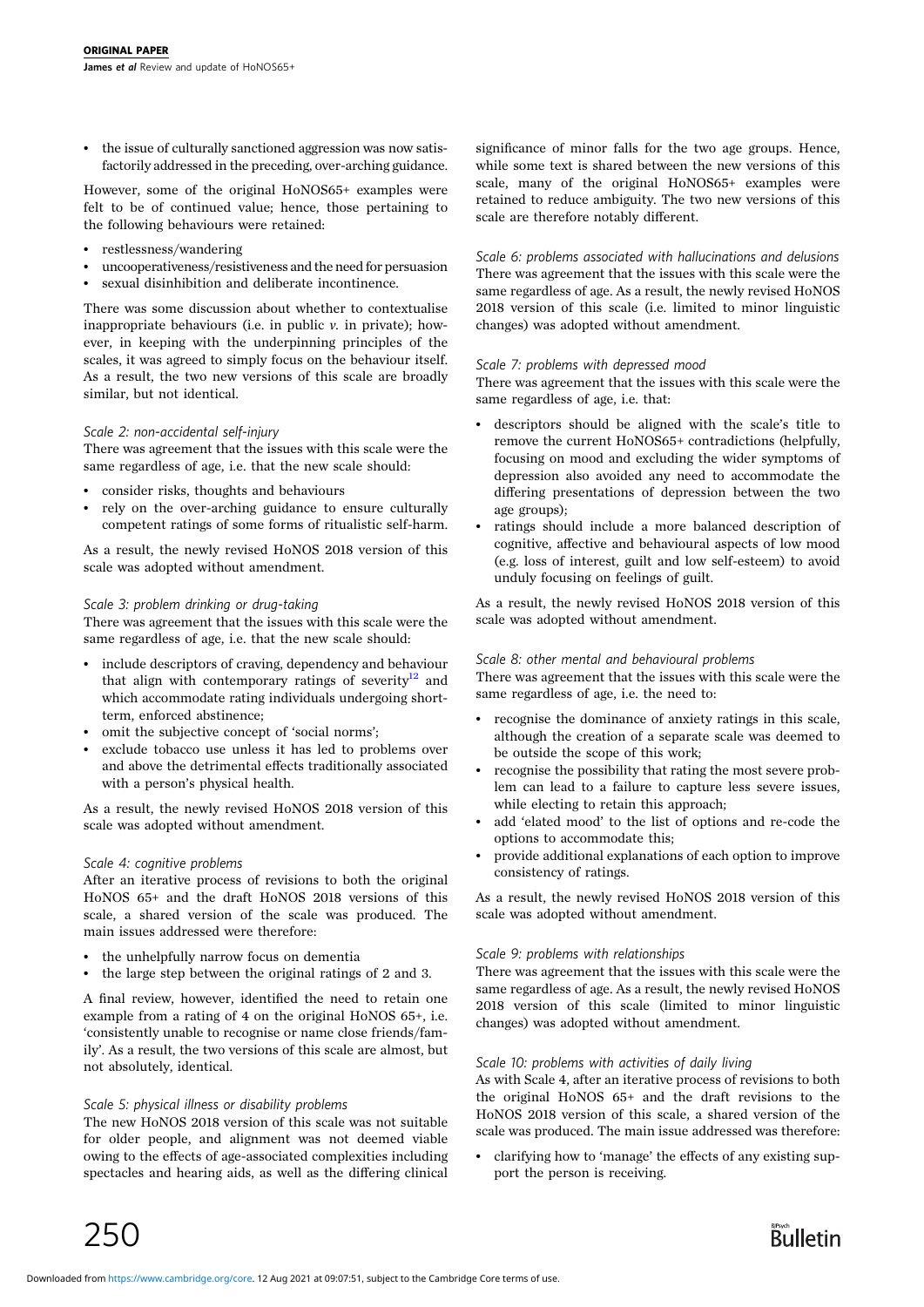A final review, however, identified the need to retain two examples from the original HoNOS 65+. 'Occasional urinary incontinence or continent only if toileted' was therefore included as an example for a rating of 3, while 'full supervision required with dressing and eating; frequent incontinence' was included to help illustrate a rating of 4. As a result, the two versions of this scale are almost, but not absolutely, identical.

#### Scale 11: problems with housing and living conditions

The new HoNOS 2018 version of this scale was found to be unsuitable for older people, and complete alignment was not deemed viable owing to the need to maintain references to the risks posed to older people by their environment. Removing this feature from the HoNOS65+ was judged to represent a major (and unhelpful) change. Therefore, much of the revised HoNOS 2018 version was adopted, i.e.:

- clarification that the scale is intended to rate how well the person's current environment matches their needs/abilities, not their abilities per se;
- clarification that when rating patients temporarily admitted to hospital their 'usual' place of residence should be considered;
- updates to some of the terminology used.

#### However, in addition:

- the original HoNOS65+ references to risk were maintained (and, for consistency, introduced to a rating of 1).
- the original HoNOS65+ concept of patient satisfaction was removed owing to potential contradictions between suitability of and satisfaction with housing and living conditions.

As a result, the two new versions of this scale are similar, but not identical.

Scale 12: problems with occupation and activities

There was agreement that the issues with this scale were the same regardless of age, i.e. that there was a need to:

- clarify that the scale is intended to rate how well the person's current environment optimises opportunities to meet their needs or develop their abilities, not their abilities per se;
- clarify that when rating patients temporarily admitted to hospital their 'usual' place of residence should be considered.
- update some of the terminology used.

As a result, the newly revised HoNOS 2018 version of this scale was adopted without amendment.

#### Other issues

The advisory board was aware that since the publication of the HoNOS65+ there have been shifts in the well-being of older people, with frailty and disability tending to occur later in life.<sup>11</sup> With this has also come a shift in the focus of some services for this population. As a result, the existing title, with its focus on the over-65s, was felt to be unhelpful and slightly anachronistic. Increasing the age limit (e.g. to HoNOS 70+) may be more reflective of the group of individuals for whom the tool would be most appropriate in some countries, but still somewhat arbitrary. As a result, it was agreed to rename the scales HoNOS Older Adults, as this would allow clinicians and services to exercise their judgement about when it was appropriate to use each new version of the tool. This could allow the measures to be aligned with variations in the cut-off age for service organisations and practice in different countries and over time. While this variability may have some effect on the comparability of data internationally, it could significantly simplify utilisation of the measures in individual countries.

| Advisory Board membership |                                                                                                  |
|---------------------------|--------------------------------------------------------------------------------------------------|
| Mick James                | National HoNOS Advisor and MHCT Project Manager, RCPsych                                         |
| Prof Mike Crawford        | Director of the College Centre for Quality Improvement, RCPsych                                  |
| Adrian Worrell            | Head of Centre for Quality Improvement, RCPsych                                                  |
| Jon Painter               | Joint Clinical Lead, Care Pathways and Packages Project, England                                 |
| Dr Gary Cheung            | Senior Lecturer in Psychiatry, Department of Psychological Medicine, University of Auckland, NZ. |
| Dr Clive Bensemann        | Director of Mental Health & Addictions HSG Auckland District Health Board, NZ                    |
| Dr Arran Culver           | Deputy Director Mental Health Ministry of Health, NZ                                             |
| Dr Crawford Duncan        | Consultant Psychogeriatrician, Capital and Coast District Health Board, New Zealand              |
| Dr Mark Smith             | Clinical Lead, Te Pou, NZ                                                                        |
| Dr Rod McKay              | Chair, National Mental Health Information Development Expert Advisory Panel, Australia           |
| Mr Tim Coombs             | Australian Mental Health Outcomes and Classification Network (AMHOCN)), Australia                |
| Ms Rosemary Dickson       | AMHOCN and NMHIDEAP Coordinator, Australia                                                       |
| Allen Morris-Yates        | Director of the Centralised Data Management Service (CDMS), Australia                            |
| Mr Bill Buckingham        | Australian Government Department of Health Technical Advisor (Mental Health), Australia          |
| Dr Malcolm W. Stewart     | Consultant Psychologist, New Zealand                                                             |
| Richard Woodcock          | Service and Information Development Manager. Te Pou o te Whakaaro Nui, New Zealand               |

# **Bulletin**